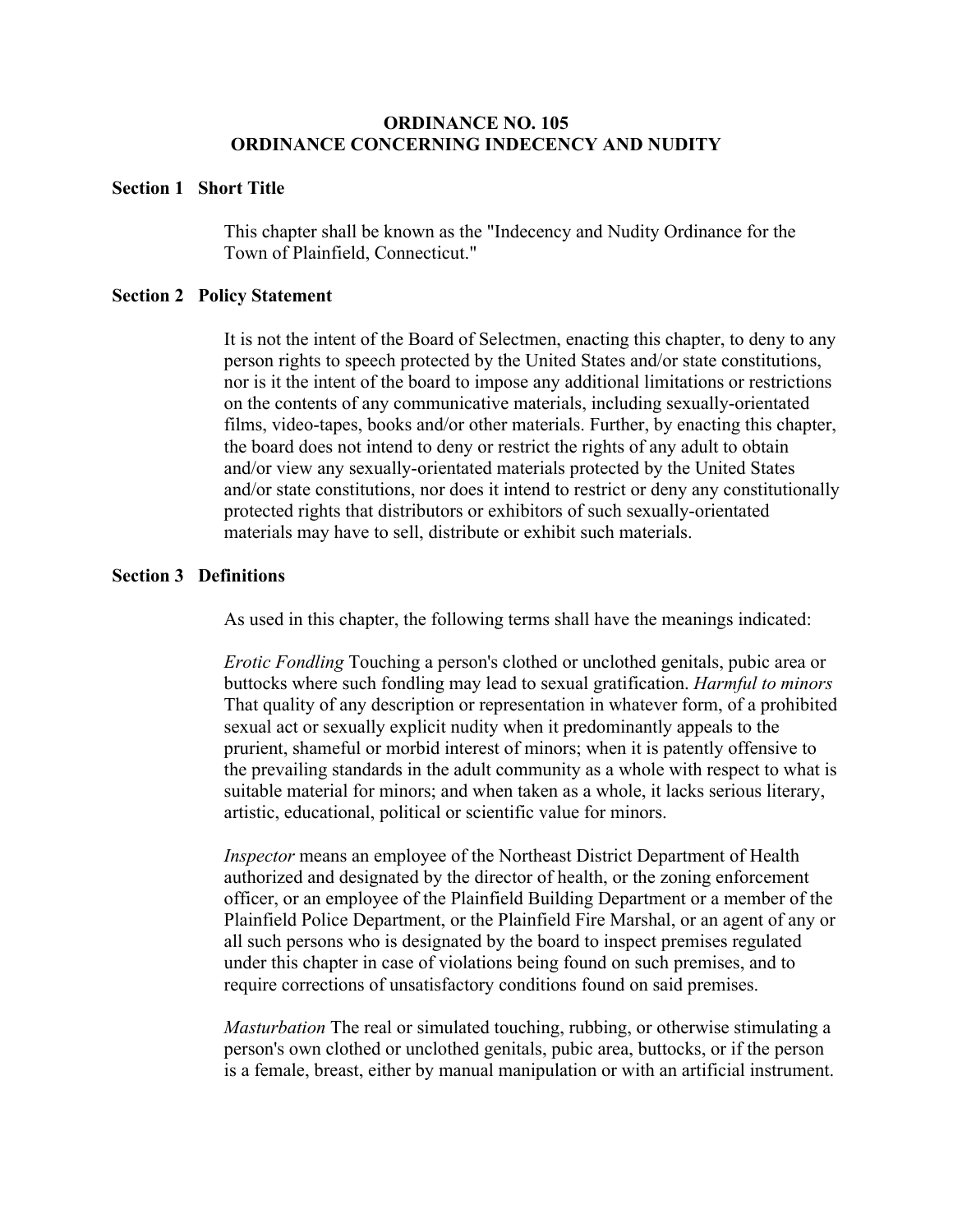*Material* - Anything tangible which is capable of being used or adapted to arouse prurient, shameful or morbid interest, whether through reading, observation, sound or any other manner. Material or a performance is "obscene as to minors" if it depicts a prohibited sexual act or sexually explicit nudity and, taken as a whole, it is harmful to minors.

*Minor* - Any person that is seventeen (17) years old or younger.

*Nudity*- The showing of the human male or female genitals, pubic areas or buttocks with less than a fully opaque covering or the showing of the female breast with less than a fully opaque covering of any portion thereof below the top of the areola or the depiction of covered male genitals in a discernibly turgid state.

*Public place* - for this chapter is defined as municipal property, town and state roads, places of public gathering, parks, schools, beaches.

*Prohibited sexual act* - Erotic fondling, sexually explicit nude performance, sexual excitement, sadomasochistic abuse, masturbation or sexual intercourse.

*Sadomasochistic abuse* - Flagellation or torture by or upon a person clad in undergarments, a mask or bizarre costume or the condition of being fettered, bound or otherwise physically restrained on the part of one so clothed.

*Sexual excitement* - The condition of human male or female genitals when in a state of sexual stimulation or arousal.

*Sexual intercourse* - Intercourse, real or simulated, whether genital-genital, oralgenital, anal-genital or oral-anal, whether between person of the same or opposite sex, or between human and an animal, or with an artificial genital.

*Sexually explicit nudity* - showing of the human male or female genitals, pubic areas or buttocks with less than a fully opaque covering or the showing of the female breast with less than a fully opaque covering of any portion thereof below the top of the areola or the depiction of covered male genitals in a discernibly turgid state.

*Visibly displayed* - That the material or performance is visible on a billboard, viewing screen, marquee, newsstand, display case or other similar display area that is visible from any part of the premises where a minor is or may be allowed or permitted or invited, as part of the general public or otherwise, or that is visible from a public street, sidewalk, park, alley, residence, playground, school, or other place to which minors have unrestrained and a reasonably anticipated access and presence.

#### **Section 4 Prohibited Activity**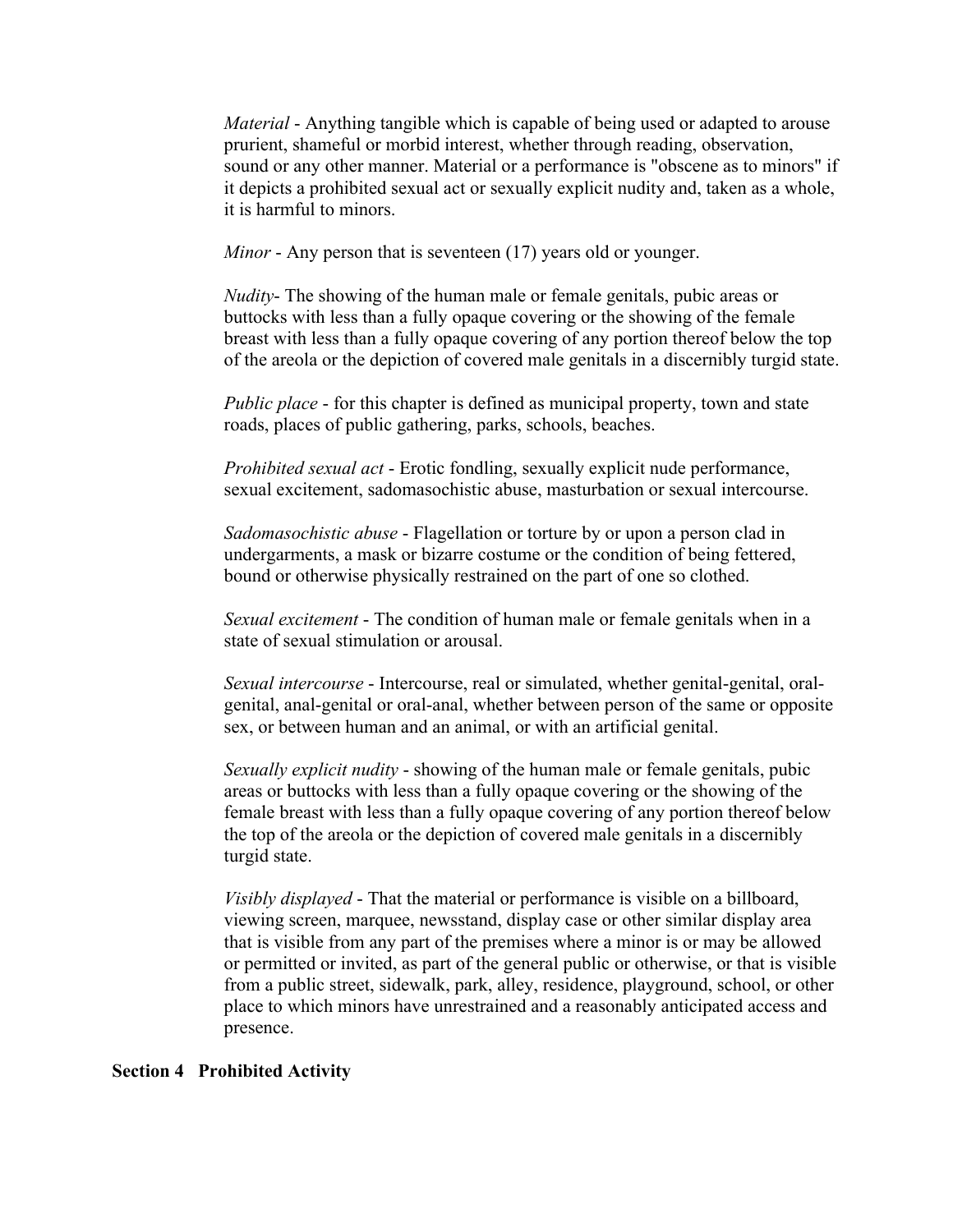- a. No person having control or supervision of any business or commercial establishment or premises, with knowledge of the content and character of the material involved, shall intentionally or recklessly visibly display, exhibit, or otherwise expose to view, in that part of the premises, or immediately adjacent thereto, where a minor is or may be allowed, permitted or invited, as part of the general public or otherwise, all or any part of any material which contains on its cover, package or wrapping or within the advertisement thereof depictions or photographs of sexually explicit nudity or a prohibited sexual act.
- b. No person shall hire, employ or otherwise place, supervise, control or allow in any business or commercial establishment or other place any minor under circumstances which would cause, lead or allow such minor to engage in the business or activity promoting or otherwise handling material as described in Section 3.
- c. No business or commercial establishment shall allow sexually explicit nudity on its premises.
- d. Nudity is prohibited in public places under circumstances where nudity is likely to cause affront or alarm.

# **Section 5 Violations and penalties**

- a. Any person, partnership or corporation who is found to have violated this chapter shall be fined a definite sum not exceeding one-hundred dollars (\$100.00) for each such violation.
- b. Each violation of this chapter shall be considered a separate offense, and any violation continuing more than one (1) hour of time shall be considered a separate offense for each violation.
- c. The fine will be issued by an inspector and collected by the Town Clerk's Office of the Town of Plainfield. All fines not paid within ten (10) days shall be doubled.

## **Section 6 Savings Clause**

Should any court of competent jurisdiction declare any section, clause or provision of this chapter to be unconstitutional, such decision shall affect only such section, clause or provision so declared unconstitutional, and shall not affect any other section, clause or provision of this chapter.

Dated at Plainfield, CT this 5th day of November 1998.

 Paul E. Sweet, First Selectman

 Albert E. Brunsdon, Selectman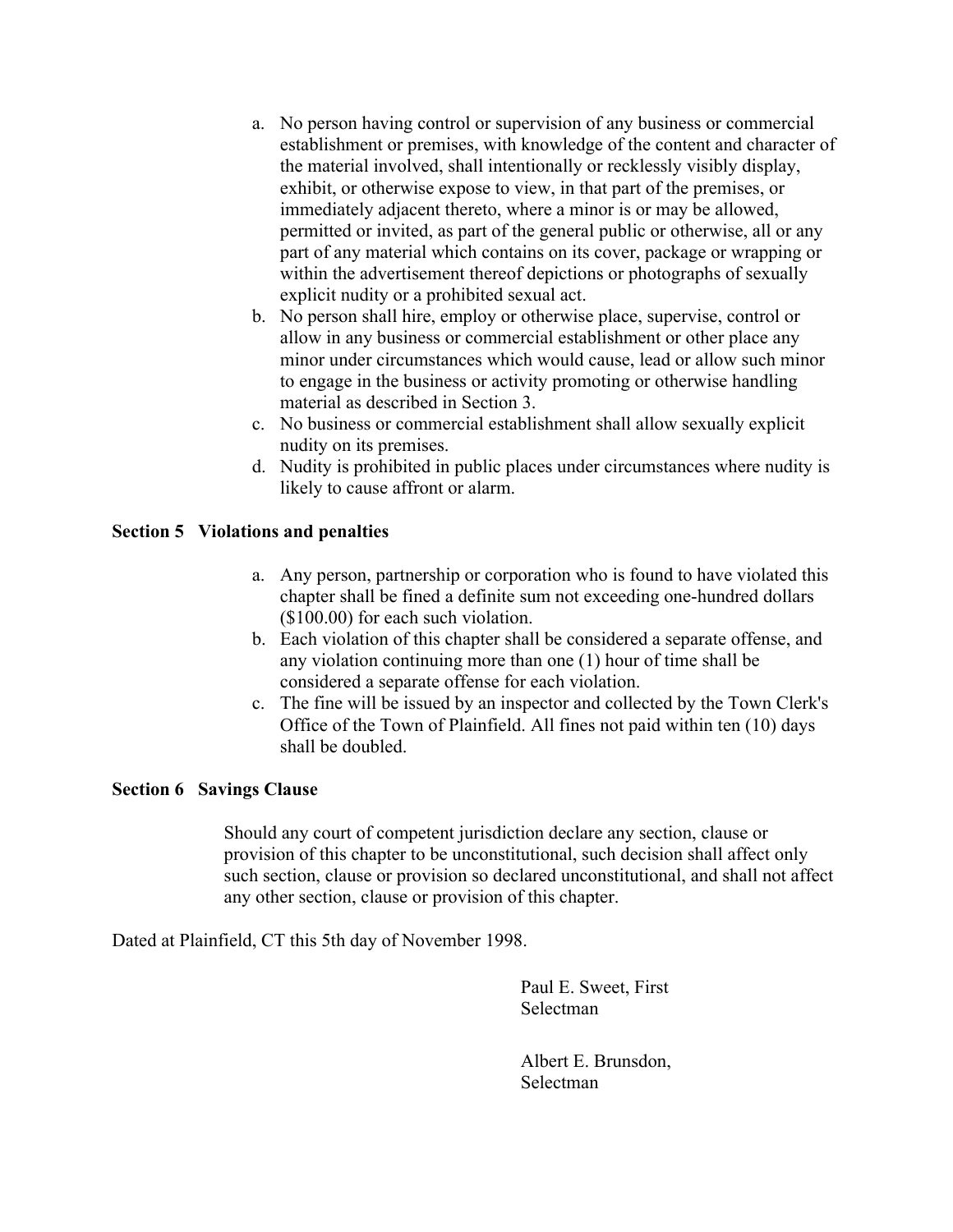Gary A. Stalaboin, Selectman

# **AMENDED ORDINANCE NO. 105 ORDINANCE CONCERNING INDECENCY AND NUDITY**

#### **Section 1 Short Title**

This chapter shall be known as the "Indecency and Nudity Ordinance for the Town of Plainfield, Connecticut."

#### **Section 2 Policy Statement**

It is not the intent of the Board of Selectmen, enacting this chapter, to deny to any person rights protected by the United States and/or state constitutions, nor is it the intent of the board to impose any additional limitations or restrictions on the contents of any communicative materials, including sexually-orientated films, video-tapes, books and/or other materials. Further, by enacting this chapter, the board does not intend to deny or restrict the rights of any adult to obtain and/or view any sexually-orientated materials protected by the United States and/or state constitutions, nor does it intend to restrict or deny any constitutionally protected rights that distributors or exhibitors of such sexually-orientated materials may have to sell, distribute or exhibit such materials. By enacting this Chapter the town of Plainfield is aware that sexually explicit nudity which occurs in public or in private places where such sexually explicit nudity can be reasonably expected to be observed by members of the public or nudity in public places which can reasonably be expected to cause affront or alarm to members of the public can be expected to have negative secondary effects which are detrimental to public health, safety and welfare.

#### **Section 3 Definitions**

As used in this chapter, the following terms shall have the meanings indicated:

*Erotic Fondling* Touching a person's clothed or unclothed genitals, pubic area or buttocks where such fondling may lead to sexual gratification. *Harmful to minors* That quality of any description or representation in whatever form, of a prohibited sexual act or sexually explicit nudity when it predominantly appeals to the prurient, shameful or morbid interest of minors; when it is patently offensive to the prevailing standards in the adult community as a whole with respect to what is suitable material for minors; and when taken as a whole, it lacks serious literary, artistic, educational, political or scientific value for minors.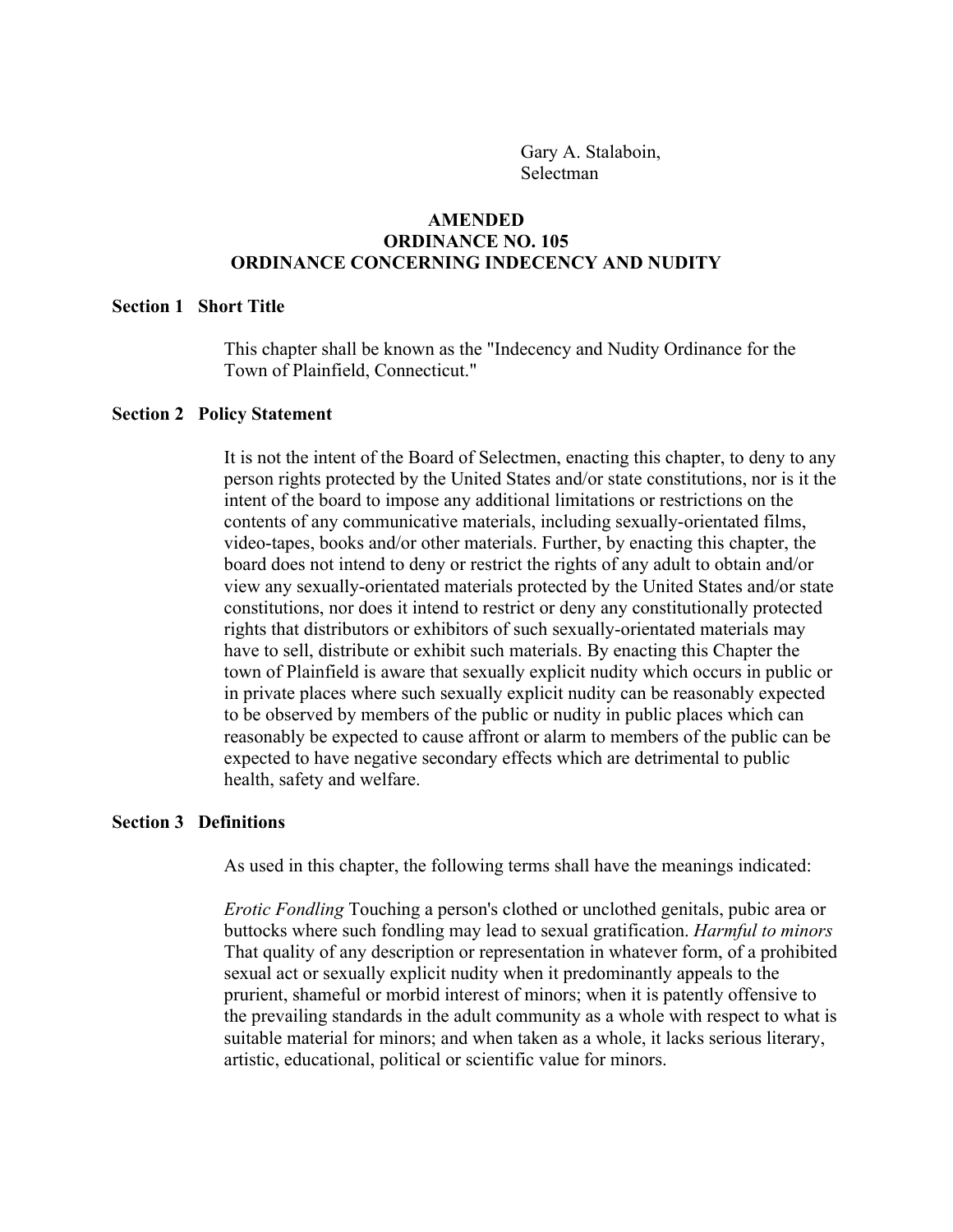*Inspector* means an employee of the Northeast District Department of Health authorized and designated by the director of health, or the zoning enforcement officer, or an employee of the Plainfield Building Department or a member of the Plainfield Police Department, or the Plainfield Fire Marshal, or an agent of any or all such persons who is designated by the board to inspect premises regulated under this chapter in case of violations being found on such premises, and to require corrections of unsatisfactory conditions found on said premises.

*Masturbation* - The real or simulated touching, rubbing, or otherwise stimulating a person's own clothed or unclothed genitals, pubic area, buttocks, or if the person is a female, breast, either by manual manipulation or with an artificial instrument.

*Material* - Anything tangible which is capable of being used or adapted to arouse prurient, shameful or morbid interest, whether through reading, observation, sound or any other manner. Material or a performance is "obscene as to minors" if it depicts a prohibited sexual act or sexually explicit nudity and, taken as a whole, it is harmful to minors.

*Minor*-Any person that is seventeen (17) years old or younger.

*Nudity*- The showing of the human male or female genitals, pubic areas or buttocks with less than a fully opaque covering or the showing of the female breast with less than a fully opaque covering of any portion thereof below the top of the areola or the depiction of covered male genitals in a discernibly turgid state.

*Public place* - for this chapter is defined as municipal property, town and state roads, places of public gathering, parks, schools, beaches.

*Prohibited sexual act* - Erotic fondling, sexually explicit, nude performance, sexual excitement, sadomasochistic abuse, masturbation or sexual intercourse.

*Sadomasochistic abuse* - Flagellation or torture by or upon a person clad in, undergarments, a mask or bizarre costume or the condition of being fettered, bound or otherwise physically restrained on the part of one so clothed.

*Sexual excitement* - The condition of human male or female genitals when in a state of sexual stimulation or arousal.

*Sexual intercourse* - Intercourse, real or simulated, whether genital-genital, oralgenital, anal-genital or oral-anal, whether between person of the same or opposite sex, or between human and an animal, or with an artificial genital.

*Sexually explicit nudity* - showing of the human male or female genitals, pubic areas or buttocks with less than a fully opaque covering or the showing of the female breast with less than a fully opaque covering of any portion thereof below the top of the areola or the depiction of covered male genitals in a discernibly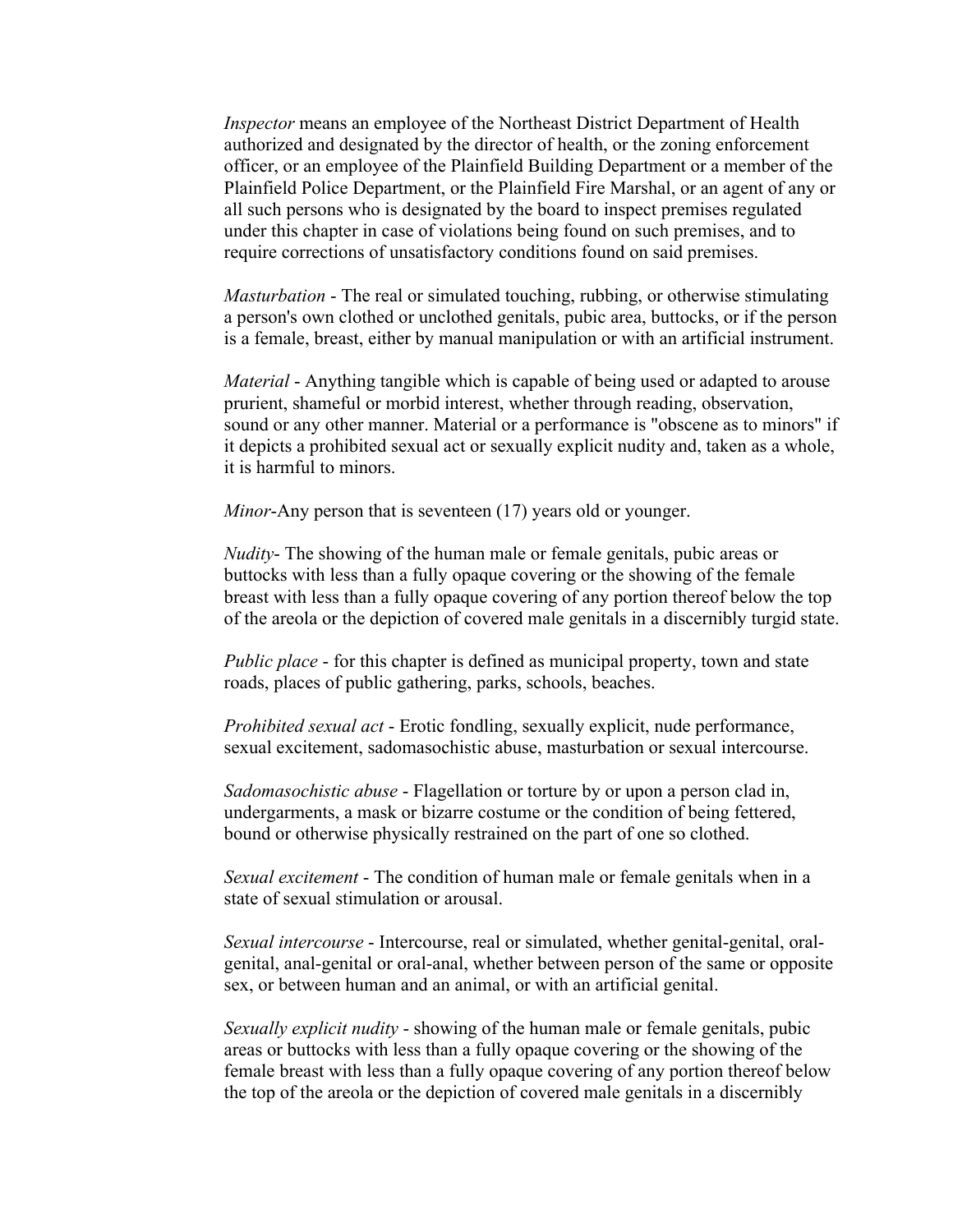turgid state where such showing may reasonably expect to be viewed by another person for the purpose of sexual arousal or gratification.

*Visibly displayed* - That the material or performance is visible on a billboard, viewing screen, marquee, newsstand, display case or other similar display area that is visible from any part of the premises where a minor is or may be allowed or permitted or invited, as part of the general public or otherwise, or that is visible from a public street, sidewalk, park, alley, residence, playground, school, or other place to which minors have unrestrained and a reasonably anticipated access and presence.

# **Section 4 Prohibited Activity**

- a. No person having control or supervision of any business or commercial establishment or premises, with knowledge of the content and character of the material involved, shall intentionally or recklessly visibly display, exhibit, or otherwise expose to view, in that part of the premises, or immediately adjacent thereto, where a minor is or may be allowed, permitted or invited, as part of the general public or otherwise, all or any part of any material which contains on its cover, package or wrapping or within the advertisement thereof depictions or photographs of sexually explicit nudity or a prohibited sexual act.
- b. No person shall hire, employ or otherwise place, supervise, control or allow in any business or commercial establishment or other place any minor under circumstances which would cause, lead or allow such minor to engage in the business or activity promoting or otherwise handling material as described in Section. 3
- c. No business or commercial establishment shall allow sexually explicit nudity at any location where such sexually explicit nudity may reasonably be expected to be viewed by members of the public.
- d. Nudity is prohibited in public places under circumstances where nudity is likely to cause affront or alarm.

Sexually explicit nudity is prohibited in public places.

## **Section 5 Violations and penalties**

- 1. Any person, partnership or corporation who is found to have violated this chapter shall be fined a definite sum not exceeding one-hundred dollars (\$100.00) for each such violation
- 2. Each violation of this chapter shall be considered a separate offense, and any violation continuing more than one (1) hour of time shall be considered a separate offense for each violation.
- 3. The fine will be issued by an inspector and collected by the Town Clerk's Office of the Town of Plainfield. All fines not paid within ten (10) days shall be doubled.